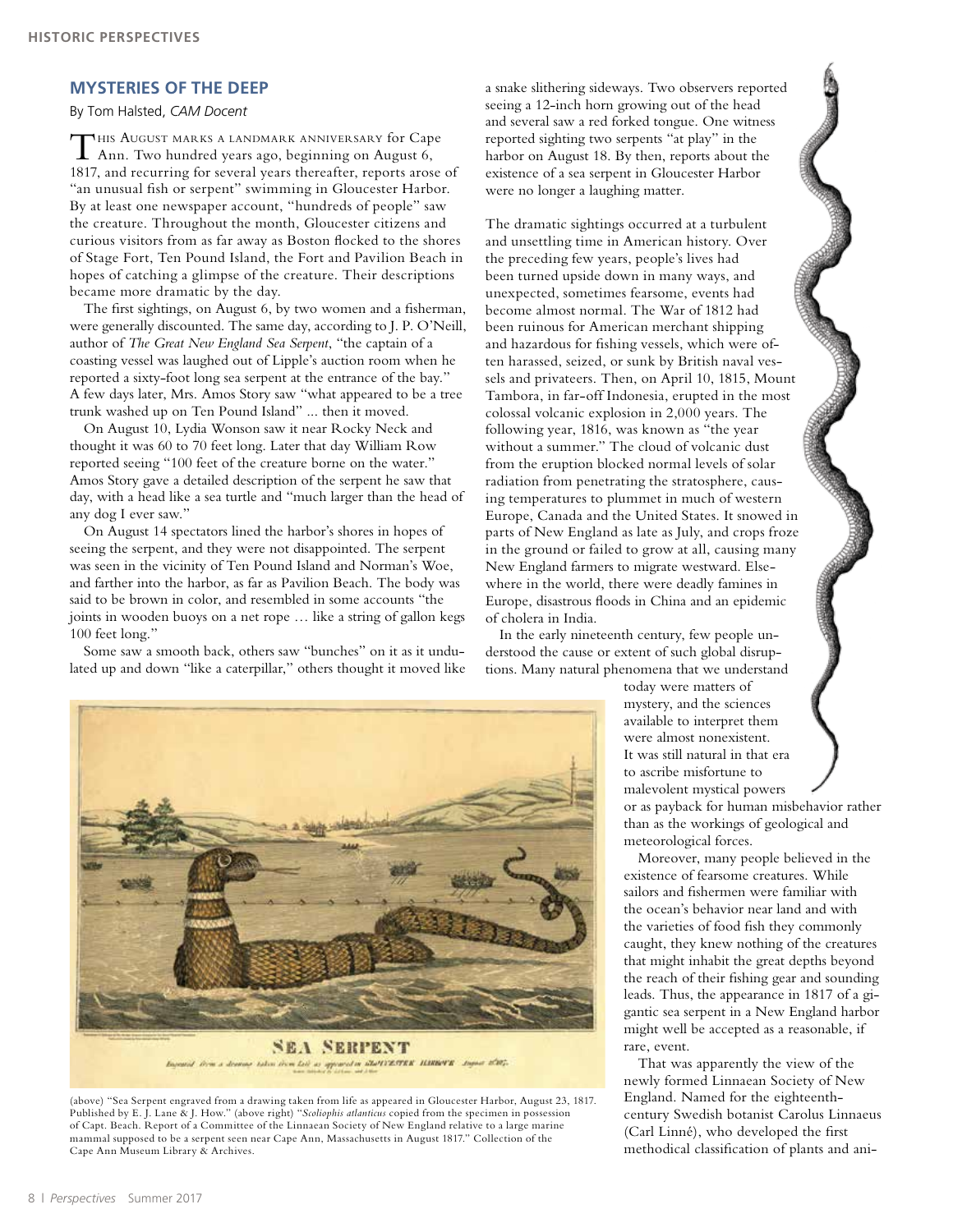

After Captain John Beach Jr., American, 1782-1841. *View of Gloucester Harbor with the Sea Serpent of 1817*, after 1817. Engraving. Sheet: 34 x 48 cm (13 3/8 x 18 7/8 in.). Museum of Fine Arts, Boston. Source unidentified. 2007.976. Photograph ©2017 Museum of Fine Arts, Boston.

mals, the New England Society and similar groups of interested amateurs in Europe and America were formed to promote the study of natural history. None of the members were scientists (the word did not yet exist; practitioners typically called themselves "philosophers"), but they shared a curiosity about the world around them, exploring, unearthing, dissecting, and classifying all manner of animals, plants, and minerals. They were avid students of anything that excited their curiosity, and nothing could do so more dramatically than the reports from Gloucester of the repeated appearances of a giant sea serpent.

A committee of the Linnaean Society conducted a careful examination of the evidence, beginning with an interrogation of the most credible witnesses. A detailed 25-item questionnaire was drawn up, and eyewitnesses were interviewed separately. Their reports were gratifyingly similar. The committee members' growing conviction that a sea serpent had indeed visited Gloucester a number of times was reinforced on September 27 by the discovery and destruction (by spearing and stoning) of a three-and-a-half-footlong "serpent" with what appeared to be "bunches" on its back near Loblolly Cove, four and a half miles from Gloucester Harbor.

Commonly described as a "baby sea-serpent," the dead creature was exhibited widely, and the committee members were sure that it was the progeny of the giant beast seen in the harbor. The supposed new genus was given a formal Latin designation, *Scoliophis atlanticus*, and the Linnaean Society appeared to be on the path to international acclaim for its remarkable discovery.

Not everyone was convinced by the reports. To settle the question of the creature's identity, the giant serpent would have to be

captured and killed. In an early attempt in 1817, a skilled marksman fired his musket at the beast and was sure his ball had struck home, but there was no evidence that he had succeeded. In August 1818, a year after the first sighting, Captain Richard Rich, a wellregarded and experienced whaler, was invited to assemble a crew and harpoon the serpent.

Captain Rich purposely recruited fishermen who believed they had seen the serpent, and he waited for a day when the weather and ocean conditions were similar to those on earlier sightings. When a report came in that the beast had been seen swimming near the Annisquam Bar, he assembled his crew and went off in pursuit. Rich recalled later that on August 18, when he first sighted his prey, he was convinced that the serpent was at least 100 feet long. On September 6, after repeated failed efforts, he succeeded in killing it. His harpoon's aim was true, and the catch was hauled aboard, identified as a large "horse mackerel" — today we would call it an Atlantic bluefin tuna. As Rich later explained, he had been deceived by the behavior of the fast-moving fish, which broke the surface as it plunged ahead, leaving in its wake a series of prominent ripples on the water's calm surface, looking not unlike the "bunches" described by earlier witnesses.

As for the "baby sea serpent," upon dissection it turned out to be a common black snake, the bunches on its back caused by tumors under the skin [facing page]. The chastened Linnaean Society, its hopes for global fame dashed by its failures to persuade the world that a sea serpent had spent several years enjoying itself in (cont. page 11)